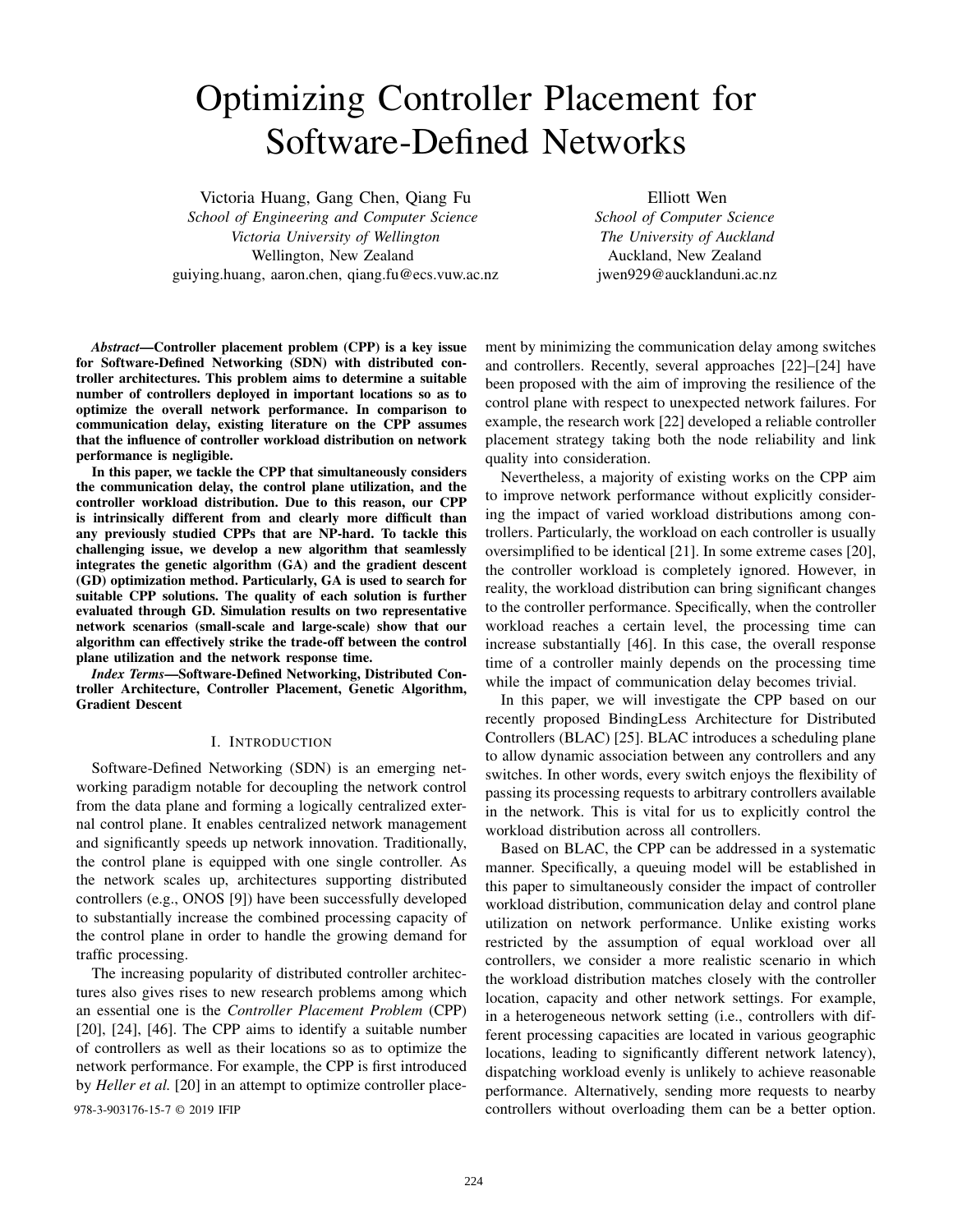Our new model of the CPP quantifies the benefits of the latter option and describes the CPP in the form of a constrained optimization problem with the objective of simultaneously reducing the packet response time and improving the control plane utilization.

Given the fact that CPPs without taking controller workload distribution into account are already NP-hard [10], [20], [46]. The CPP considered in this paper is also NP-hard since it generalizes previous CPPs by supporting dynamically changing controller workload. To tackle this problem, a new direct optimization method is designed by combining the use of both the genetic algorithm (GA) and gradient descent (GD) optimization to obtain near-optimal solutions. Particularly, GA is used to optimize both the number and locations of controllers in the network, according to which GD is further exploited to optimize the corresponding workload distribution over all deployed controllers.

In previous works [5], [6], [32], GA and GD are combined to build a memetic algorithm. In such an algorithm, evolutionary search is used to explore new solutions while GDbased local search is used for improving existing solutions. For example, *Li et al.* [32] solved a microphone array placement problem by applying GA to find a candidate solution which was further improved by GD. Different from these works, GD in our algorithm is used purely for fitness evaluation (no existing solutions will be improved through GD). Although we realize that similar approaches have been spotted lately in designing artificial neural networks [35], [39], our algorithm, however, aims to solve a very different problem in SDN. To the best of our knowledge, we are the first to simultaneously use GA and GD to address such networking problems.

To evaluate the performance of our proposed method, extensive simulations have been conducted under two network settings in terms of controller specification and network sizes. Simulation results show that our approach can effectively strike the trade-off between the controller utilization and response time.

## II. RELATED WORK

Existing studies on the CPP can be generally classified into two categories: uncapacitated CPP (UCPP) and capacitated CPP (CCPP). Literature [20], [23], [24], [37] in UCPP barely considers the workload distribution among controllers when solving the CPP. For example, when the CPP is first proposed [20], the problem is assumed to be static and formulated as a K-median problem with the aim of minimizing the average communication delay among switches and controllers, which is further showed as NP-hard. *Obadia et al.* [37] formulated the CPP as the control plane overhead minimization problem and solved by a greedy heuristic. Note that these works all assume that the controller processing time is negligible compared with the communication delay. However, this assumption is not always valid. For example, when the controller workload reaches a certain level, the processing time can increase substantially which turns out to be a dominating factor in the packet response time [46].

Recently, an increasing number of research works [21], [30], [46] realize the importance of considering the workload distribution among deployed controllers. *Yao et al.* [46] redefined the CPP as a capacitated controller placement problem which considered the controller capacity as a constraint. With the aim of minimizing the load diversity among controllers, *Hu et al.* [10] applied GA to divide the network into a given number of domains so as to balance the workload in each domain. Similar research can also been found in [21], [29], [43]. Despite their promising performance, these methods tend to oversimplify the workload distribution. For instance, *Hock et al.* [21] considered that the workload of a controller equaled the number of connected switches. In other words, all switches are assumed to receive the same amount of network traffic. *Huque et al.* [43] set the controller workload as a fixed value corresponding to the maximum requests it can receive from the switches. However, these assumptions are unlikely to remain valid since the network traffic is highly dynamic and unpredictable. Therefore, how to model the impact of workload distribution in the CPP remains unsolved.

Apart from that, existing works on the CPP are based on static-binding-based controller architectures which can easily lead to controller overloading when associated switches generate high volume of requests within a short time frame [15]. Although dynamic-binding-based controller architectures [15] have been proposed to alleviate this issue by migrating switches from overloaded controllers to underloaded ones, the requests from one switch can still only be processed by one controller. Thus, the granularity of workload distribution is still limited to switch level. In this case, the destination controller is prone to be overloaded since its workload will increase dramatically if the switch migrated to it has accumulated a large number of pending requests.

To enable fine-grained workload distribution, we will investigate the CPP based on our recently proposed architecture BLAC. BLAC introduces bindingless switch-controller association so that requests from one switch can be flexibly processed by different controllers. The detailed design of BLAC will be demonstrated in Section III. On top of BLAC, the CPP is formulated as an optimization problem aiming at simultaneously reducing the response time while maintaining high control plane utilization. Different from previous works that tend to ignore or oversimplify the workload distribution, the relationship among the network response time, the workload distribution and communication delay will be systematically captured using a queuing model. Apart from that, we investigate the combined use of GA and GD to simultaneously identify both the CPP solution and the optimal workload distribution.

#### III. BINDINGLESS ARCHITECTURE FOR DISTRIBUTED **CONTROLLERS**

In this section, we briefly review BLAC and its design. After that, key reasons for choosing BLAC in this study will be elaborated.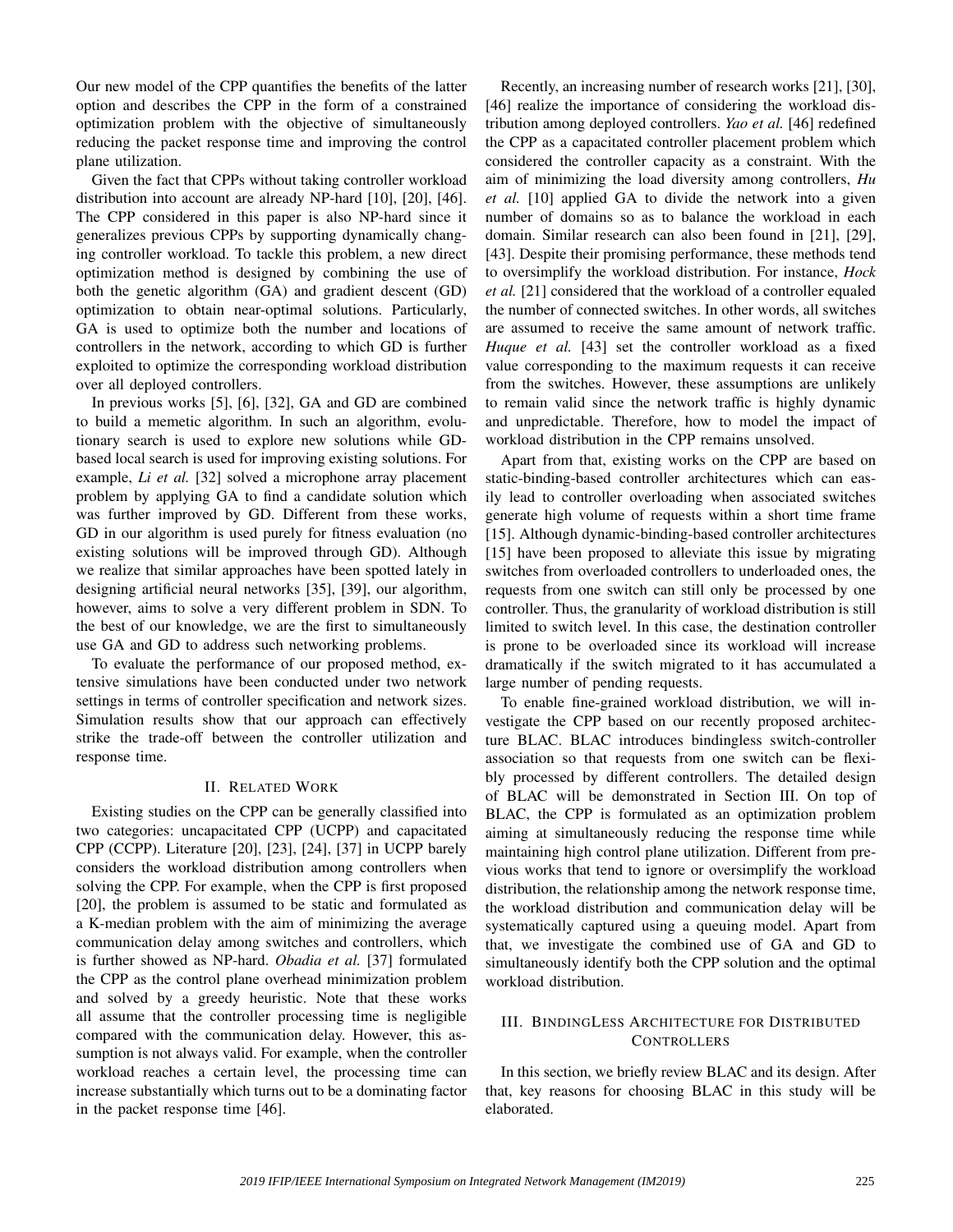

Fig. 1: System Architecture.

#### *A. Architecture Design*

As shown in Fig. 1, BLAC is comprised of three components: the data plane made up of numerous switches and communication links, the scheduling plane consisting of multiple schedulers, and the control plane composed of distributed controllers that jointly provide consistent network control.

The switches, denoted as  $sw = \{sw_1, sw_2, ..., sw_Y\}$  in the data plane, are in charge of packet forwarding based on welldefined flow rules. Specifically, upon receiving a packet,  $sw_y$ will try to match the packet against any rules stored in its Ternary Content Addressable Memory (TCAM) [2]. Only if no matching rule can be identified, a routing request will be forwarded to the scheduling plane for subsequent processing.

The scheduling plane is supported by a group of  $M$  schedulers, i.e.,  $s = \{s_1, s_2, ..., s_M\}$ . Each scheduler communicates with switches through the anycast technique [38], which guarantees low network latency and simplifies network configuration. Specifically, the switch will automatically connect to the nearest scheduler, reducing the network communication delay. Besides, all schedulers listen on a unique anycast address for the requests from nearby switches, enabling simple switch configuration. Note that the schedulers are low-cost and easyto-deploy NFV entities. They can be strategically placed in many locations of a network to minimize communication delay without incurring too much cost. Thus, the scheduling plane should never become the bottleneck of the architecture. It is therefore not important for us to treat scheduler placement as a separate problem.

On top of the scheduling plane in Fig. 1 is the control plane, where N distributed controllers, denoted as  $c =$  ${c_1, c_2, ..., c_N}$ , will be established according to the controller placement decisions. Specifically, the processing capacities of the N controllers can be captured through vector  $\alpha$  =  $(\alpha_1, \alpha_2, ..., \alpha_N) \in \mathbb{R}^N$  where  $\alpha_n$  represents the maximum number of routing requests that controller  $c_n$  can process within a unit of time (i.e., a second). Each controller is free to communicate with any scheduler in the scheduling plane. The communication delay between  $s$  and  $c$  is collectively expressed through a matrix  $\mathbf{D} \in \mathbb{R}^{M \times N}$  where  $d_{mn}$  is the communication delay between  $s_m$  and  $c_n$ . Every time when a scheduler  $s_m$  receives a packet (or routing request), it must forward it to one of the controllers for processing. Such a controller  $c_n$  will be selected according to a probability denoted as  $p_{mn}$ . For concise discussion, we jointly present the selection probabilities for all controllers in the form of a matrix  $P \in \mathbb{R}^{M \times N}$ .

## *B. Using BLAC for the Controller Placement Problem*

In this research, we decide to use BLAC to address the CPP because of two main reasons:

First, BLAC enables dynamic and transparent controller placement without incurring time-consuming switch migration. Other distributed controller architectures such as ONOS [9] and ElastiCon [15] support either static or dynamic switchcontroller binding. Therefore, when the controllers are relocated, switches need to migrate from previous controllers to new ones. This process can be time-consuming and even introduce network disruption. On the contrary, BLAC introduces bindingless switch-controller association. In BLAC, switches are connected directly to the scheduling plane. Thus, controllers can be flexibly and transparently relocated without interrupting the switch connections.

Second, BLAC enables fine-grained controller load control. Due to the switch-controller binding constraint, the majority of distributed controller architectures can only manipulate the controller workload at switch level. In other words, requests from one switch can only be processed by one controller. However, BLAC can dispatch requests from one switch to different controllers, achieving flow-level load control. Thus, the architecture improves the flexibility of distributing the workload among controllers.

Apart from providing flexible and explicit control over the controller workload distribution, the complete separation between the control plane and the data plane also enables us to formulate the CPP without the switch-controller binding constraint. With the help of BLAC, the CPP is effectively formulated in Section IV-A.

#### IV. CONTROLLER PLACEMENT

After reviewing the architecture design, we now consider how to solve the CPP based on BLAC. In this section, we address the CPP for the purpose of improving network response time and control plane utilization. Particularly, we can formulate the CPP as a constrained optimization problem using a queuing model. In line with the problem formulation, we will further investigate several alternative ways to solve the CPP, ranging from simple heuristic approaches to more advanced search methods.

#### *A. Problem Formulation*

Using BLAC introduced in Section III, within a reasonable period of time, we assume that in the queuing model, the requests arriving at  $s_m$  ( $m = 1, ..., M$ ) follow a Poisson distribution with a stable arrival rate denoted as  $\lambda_m$ . This is a common assumption in the literature [7], [18], [44], enabling us to easily analyze the performance of controllers. Although our formulation is based on this assumption, we measured the simulation results under different traffic distribution and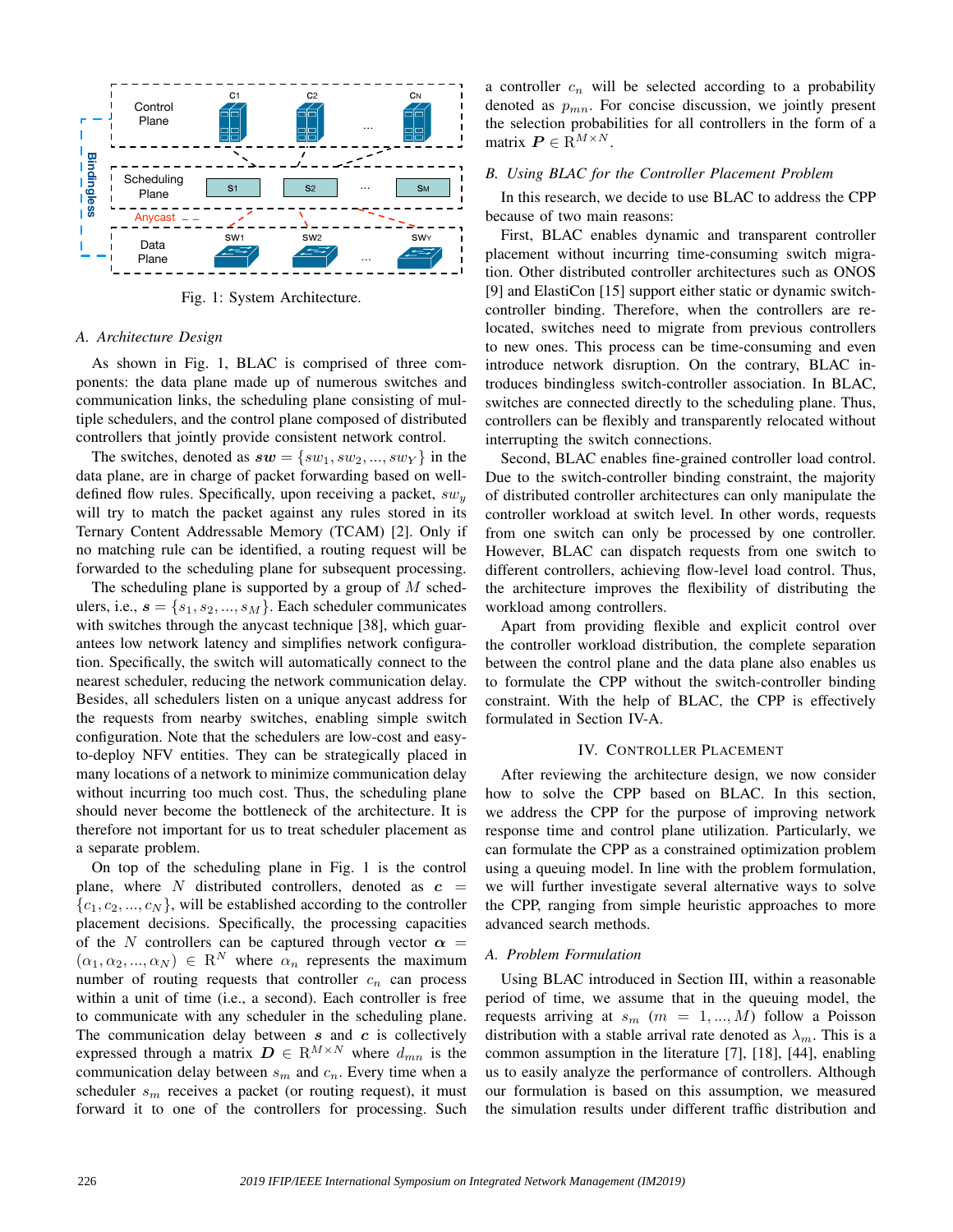found that the simulated performance did not depend heavily on this assumption. As previous work [25], [44], we also assume that the complexity for processing each request by the same controller is roughly identical since the complexity of routing decisions depends on the network size that remains stable within a long time span [14]. While the complexity of routing decisions being identical, it should also be noted that if controllers have different capacities, the processing time would vary significantly from one controller to another.

Given a group of candidate controllers  $c$  with fixed locations selected based on network constraints (e.g. bandwidth), the job for the CPP is to select a subset of locations (controllers) to meet the performance demand from the data plane. In view of this, the CPP can be converted to a controller location selection problem. Note that different from previous works [20], [24], [46] which assume the number of selected controllers is given, the CPP to be tackled here requires the number of deployed controllers to be determined too. In particular, the solution of the CPP can be represented as a binary vector  $x = (x_1, x_2, ..., x_N) \in \mathbb{R}^N$ , where each dimension of x can be represented as

$$
x_n = \begin{cases} 1, & \text{if } c_n \text{ is selected} \\ 0, & \text{otherwise} \end{cases}
$$
 (1)

and the number of selected controllers can be calculated as  $\sum_{n=1}^{N} x_n$ .

Similar to recent works [36], [44] which try to understand the controller's behavior using a queuing model, we consider each controller as an independent M/M/1 queue. Unlike these works which model the controller traffic with the switchcontroller binding constraint, we consider that each controller maintains a queue for pending requests arriving from any scheduler/switch. This assumption facilitates simple and efficient implementation of schedulers (no queuing management required). Accordingly,  $c_n$ 's workload can be determined as:

$$
\theta_n = \sum_{m=1}^{M} \lambda_m p_{mn} \tag{2}
$$

According to Little's Law [34], the average processing time of  $c_n$  with capacity  $\alpha_n$  is:

$$
v_n = \frac{1}{\alpha_n - \theta_n} \tag{3}
$$

Since the network we consider here may span large geographic areas, the communication delay  $d_{mn}$  between  $s_m$  and  $c_n$  must be taken into account when computing the response time. The average communication delay of  $c_n$  is:

$$
l_n = \frac{\sum_{m=1}^{M} \lambda_m p_{mn} d_{mn}}{\theta_n} \tag{4}
$$

In consideration of both the processing time and the communication delay, the average response time of  $c_n$  is:

$$
t_n = v_n + 2l_n \tag{5}
$$

Based on the design of BLAC, it is easy to see that the communication delay between a switch and the scheduler responsible for handling its requests is generally fixed. We can also see that the time required for a scheduler to dispatch a request to any controller is negligible (provided that a timeefficient scheduling algorithm is used). Therefore in our CPP, we only need to consider  $t_n$  that measures the response time between schedulers and controllers.

To simplify our discussion, our model takes no consideration of synchronization costs among controllers. The simplification is justifiable due to the following aspects: (1) Stateof-the-art distributed controller architectures/frameworks are designed to incorporate a large number of controllers such that multiple optimization techniques (e.g., the anti-entropy mechanism [9]) have been applied to achieve almost negligible synchronization costs. (2) Even if the costs cannot be ignored, their impact can be easily incorporated into our model by adjusting the controller capacities accordingly. Based on the above arguments, a majority of existing research works [20], [24], [46] tend to safely ignore the synchronization costs.

The average response time over all requests generated by the data plane can be decided from below:

$$
t = \frac{\sum_{n=1}^{N} \theta_n t_n}{\sum_{n=1}^{N} \theta_n} \tag{6}
$$

Given the request arrival rate and the controller selection decision  $x$ , the controller utilization can be determined as:

$$
u = \frac{\sum_{m}^{M} \lambda_{m}}{\sum_{n}^{N} \alpha_{n} x_{n}} \tag{7}
$$

In this study, we choose to use  $t$  in (6) as the metric for control plane performance. In fact, by selecting controller locations properly, the performance of the control plane can be improved, resulting directly in reduced  $t$ . Meanwhile, to maintain reasonable operational cost, the average controller utilization  $u$  must be kept at a high level to avoid controller over-provisioning. In consideration of both requirements, an intuitive approach is to formulate the CPP as below:

$$
\underset{\boldsymbol{x}\in\{0,1\}^N}{\text{minimize}} \quad \underset{\boldsymbol{P}}{\text{minimize}} \quad \mu_t \ t(\boldsymbol{x}, \boldsymbol{P}) - \mu_u \ u(\boldsymbol{x}) \tag{8}
$$

Note that both  $t(x, P)$  and  $u(x)$  are direct functions of placement vector  $x$  and workload distribution probability  $P$ .  $\mu_t$  and  $\mu_u$  represent the weight coefficients which strike the trade-off between the response time and utilization. However, this formulation may not be suitable for two reasons. First, it requires a high level of domain expertise to select the appropriate value for the weights. Second, (8) requires both objective values to be normalized.

In consideration of the above reasons, the CPP is formalized as below:

> mi  $\boldsymbol{x}$ ∈

subject to

$$
\underset{\{0,1\}^N}{\text{minimize}} \quad \underset{P}{\text{minimize}} \quad \frac{t(x,P)}{u(x)} \tag{9}
$$

$$
\theta_n \le \beta_n \alpha_n, \ \forall n \tag{10}
$$

$$
0 \le p_{mn} \le 1, \ \forall m, n \tag{11}
$$

$$
\sum_{n=1}^{N} p_{mn} = 1, \ \forall m \tag{12}
$$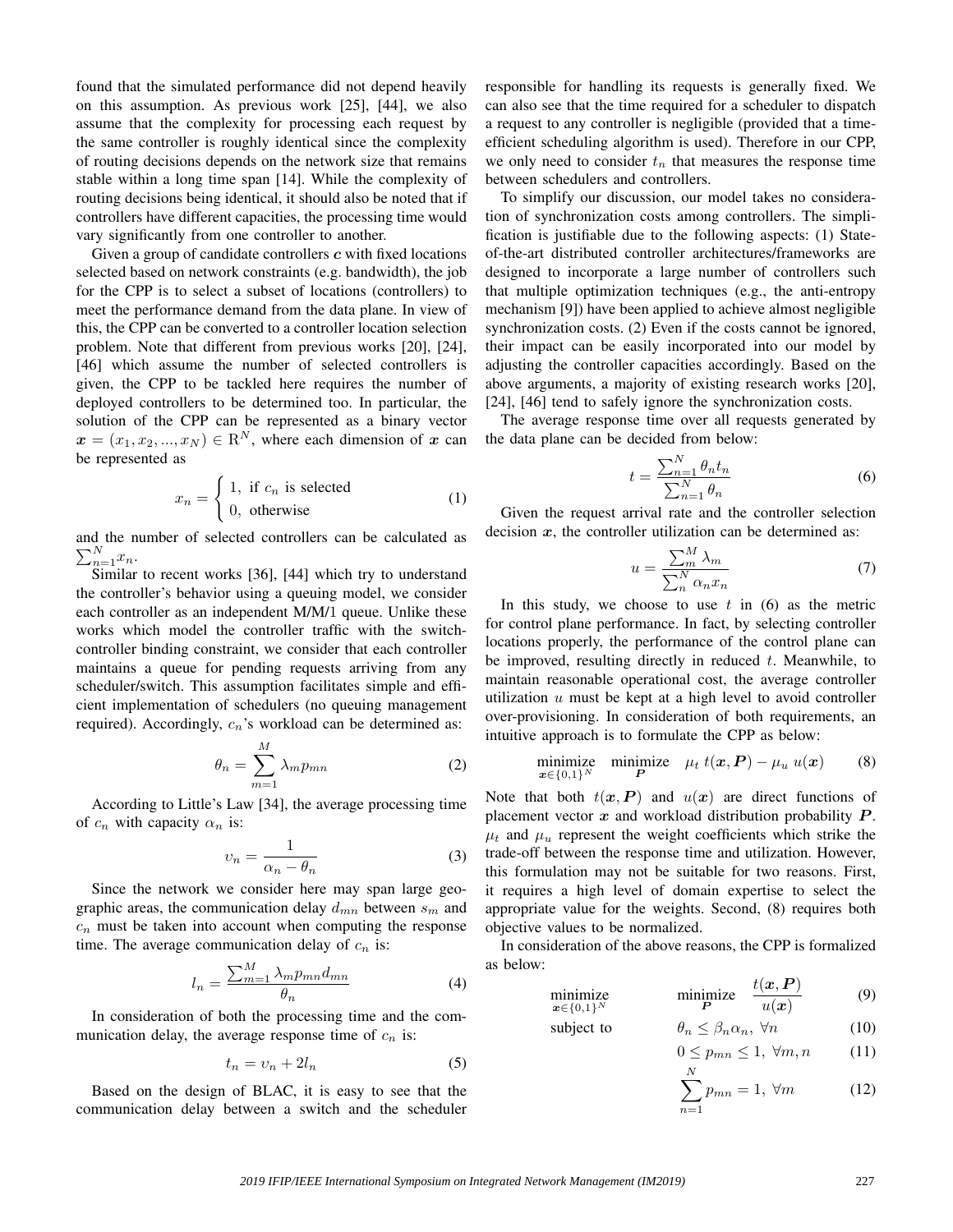Inequality (10) guarantees that the workload of each controller chosen by  $x$  will not exceed their capacity. Specifically, through properly adjusting  $\beta = (\beta_1, \beta_2, ..., \beta_N)$ , sufficient capacity can be reserved at each controller to cope with unexpected ephemeral traffic bursts. Both inequality (11) and equality (12) jointly ensure that the packet distribution probabilities  $p_{mn}$  are well-defined.

# *B. Placement Optimization*

The CPP can be considered as a variant of the facility location problem, which is known as NP-hard [20]. Thus, finding the optimal solution is almost impossible for large networks. To solve this problem efficiently, we will study and compare several alternative approaches.

*1) Random Approach:* One simple and widely used heuristic is the random selection. It selects controllers randomly and uniformly from the given set of candidate controllers  $c$  until total capacity of all selected controllers reaches a given level (e.g.,  $\gamma \| \lambda \|_1$ , where  $\gamma$  is a provisioning factor and  $\|\lambda \|_1$  is the  $L_1$  norm of request arrival rate  $\lambda$ ).

Due to its simplicity, the random approach is widely utilized in real-world networks [27], [33]. However, the effectiveness of the random approach relies on the assumption that all controllers have identical capacities and propagation latencies. It is unlikely for this assumption to remain valid with SDN controllers hosted by hybrid data centers.

*2) Capacity-based Greedy Approach:* To address the limitations of the random approach, a greedy approach is considered. Specifically, the controller selection is performed in an iterative manner. In each iteration, the controller with the highest capacity among existing unselected controllers is chosen. The iteration terminates when the capacity of all selected controllers reaches a certain level.

Although the greedy approach is simple and efficient, it only considers the controller capacity, deliberatively ignoring the utilization of the control plane and the communication delays between controllers and schedulers. As a result, it may lead to high operational costs and long communication delays.

*3) K-median Approach:* Currently, one of the most widelyadopted controller placement strategies is called K-median introduced by *Heller et al.* [20]. K-median aims to find the controller locations that minimize the average communication delay. Note that the number of controllers is generally assumed to be given or can be easily obtained in the conventional Kmedian approach. However, finding the number of controllers that can closely match the network traffic in a wide-area network equipped with controllers with various capacities can be complicated. Thus, in this paper, we drop the assumption and adapt K-median to solve the CPP by adding one constraint, i.e., the total capacity of all selected controllers must reach a given level. The adapted K-median can be formulated as:

$$
\underset{x_n \in \{0,1\}}{\text{minimize}} \qquad \qquad \frac{\sum_{m,n} a_{mn} x_n}{\sum_{n} x_n} \tag{13}
$$

 $\sim$ 

 $\nabla d$ 

subject to 
$$
\sum_{n} x_n \alpha_n \ge \gamma ||\boldsymbol{\lambda}||_1 \qquad (14)
$$

where  $\gamma$  and  $\|\lambda\|_1$  are the provisioning factor and total request arrival rate described in random approach.

To solve this problem, an  $n$ -approximation algorithm called forward greedy approach is adapted [12]. It starts by assigning a location  $x_n$  with smallest  $d_{m,n}$  to be 1. Then at each iteration, the controller with the least average communication delay among existing unselected controllers is chosen until the total capacity constraint is satisfied.

Compared with previous two heuristics, K-median approach focuses on minimizing the communication delay which plays an important role in network response time. Therefore, the K-median approach is expected to be more effective than previous heuristics, especially in wide-area networks. However, the K-median approach still cannot effectively manage the utilization of the control plane, which may result in additional operating costs.

*4) Direct Optimization Approach:* In literature, evolutionary computation (EC) algorithms are often exploited to find near-optimal solutions to NP-hard problems [13], [16], [26]. They stand for a promising alternative approach to tackle the CPP formulated in (9). Specifically, GA with a binary solution representation is employed by us for controller placement. GA is an EC approach inspired by Darwin's theory of evolution. It solves the optimization problem by simulating the process of natural selection to find highly fit solutions to a given problem. In this paper, we follow the GA framework introduced in [45]. Each individual in a GA population is a binary vector  $x$ that directly represents a solution to our CPP, as explained in Section IV-A.

Given any possible controller placement solution  $x$ , it must satisfy all constraints from (10) to (12). To enforce constraint satisfaction during the evolution, we transform the constrained optimization problem in Section IV-A into an unconstrained one by introducing several penalty terms [40]. Consequently, the fitness function for GA to determine the goodness of solution  $x$  becomes:

$$
f(\mathbf{x}) = \min_{\mathbf{P}} \text{imize} \{ \frac{t(\mathbf{x}, \mathbf{P})}{u(\mathbf{x})} - \mu_1 \sum_{n=1}^{N} \min(0, \beta_n a_n - \theta_n) - \mu_2 \sum_{m=1}^{M} \min(0, 1 - \sum_{n=1}^{N-1} p_{mn}) - \mu_3 \sum_{m=1}^{M} \sum_{n=1}^{N} \min(0, p_{m,n}) \}
$$
\n(15)

where  $\mu_1$ ,  $\mu_2$ , and  $\mu_3$  are penalty coefficients used to quantify the imposed penalty terms. Usually, the value of penalty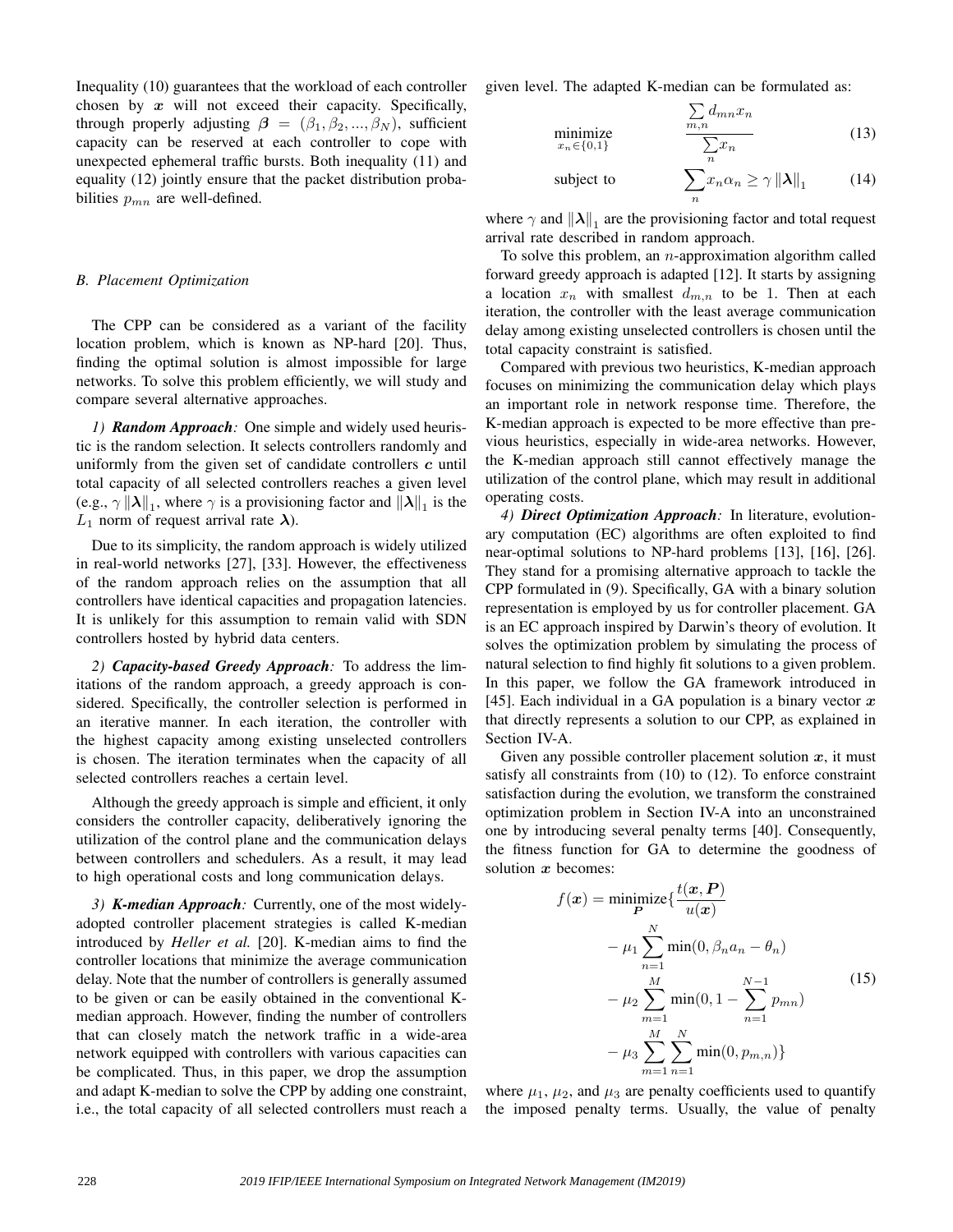coefficients can be set as a monotonically decreasing function of the generation number in GA so that infeasible solutions are greatly penalized and the existing solutions in a GA population are forced to satisfy the constraints.

| <b>Algorithm 1 GD-based Fitness Evaluation</b>                                                  |  |
|-------------------------------------------------------------------------------------------------|--|
| 1: Initialize the workload distribution $P$                                                     |  |
| 2: for iteration = $1, 2, \dots$ do                                                             |  |
| 3: Calculate the gradient g using Theano: $g \leftarrow \frac{\partial f}{\partial \mathbf{D}}$ |  |
| 4: Update $P$ based on (17)                                                                     |  |
| $5:$ end for                                                                                    |  |
|                                                                                                 |  |

6: **return** Fitness value of a given solution  $x \leftarrow f(x, P)$ 

According to  $(15)$ , the fitness of x is obtained through minimizing (15) with respect to  $P$ . Such minimization can be approached straightforwardly through a gradient descent (GD) approach, as shown in Algorithm 1. In each iteration of GD, given candidate solution  $x$  for our CPP, the gradient  $g$  of the fitness function  $f(x, P)$  with respect to P is calculated via Theano [3], an efficient gradient computation tool for largescale optimization. Instead of updating the parameter  $P$  using a constant learning rate l, we adaptively adjusts l from  $l_H$ (a higher threshold) to  $l_L$  (a lower threshold) using equation (16):

$$
l = l_H - \frac{(l_H - l_L)}{N_I}i\tag{16}
$$

where  $N_I$  is the total number of iterations and i represents the  $i^{th}$  iteration.

Based on  $l$  in (16) and the gradient  $q$  calculated by Theano,  $P$  can be updated as:

$$
P_{i+1} = P_i - lg \tag{17}
$$

The whole process iterates until the stopping criteria are reached. As a result of minimizing (15) through iterative updating  $P$  in GD, the fitness of  $x$  can be obtained eventually.

## Algorithm 2 Direct Optimization Algorithm (GA+GD)

- 1: Initialize the population
- 2: Evaluate the population using Algorithm 1
- 3: for generation  $= 1, 2, \dots$  do
- 4: Generate new individuals via Crossover and Mutation
- 5: Evaluate the new individuals using Algorithm 1
- 6: Select individuals to form a new population
- 7: end for
- 8: return The best individual

Based on the fitness values obtained from Algorithm 1, the best performing individuals are selected as the basis for the new generation that is produced via genetic operators (e.g., mutation and crossover). This evolution process repeats over many iterations until a sufficiently fit solution is found. The overall procedure is summarized in Algorithm 2. The complexity of our solution is  $\mathcal{O}(M^3 + MN)$  where M and N are the numbers of schedulers and controllers respectively.

# V. EVALUATION

In this section, we first present the evaluation setup. Then the performance of our algorithm will be examined using two representative networks: a small-scale network and a large-scale network. To ease the discussion, we start with a small-scale network. To generalize our simulation setting, we consider that the network is equipped with a set of heterogeneous SDN controllers. Such a setting is frequently seen especially for small data centers hosted on the premises of many organizations in the process of hardware upgrading. After that, we consider a large-scale network that supports a hybrid data center with controller resources scattered around the globe. In this case, the CPP becomes extremely challenging (i.e., NP-hard) making simple heuristics ineffective. On the other hand, GA is expected to address this complex problem effectively.

## *A. Evaluation Setup*

During the evaluation, the network topology we used is the fat-tree topology which is widely used in real-world data centers (e.g., Facebook [1] and Google [4]) due to its simplicity and efficiency.

Note that the communication delay highly depends on the geographic distance covered by the network. We simulate the communication delay differently in two networks. In particular, for the small-scale network, we consider that all network devices are placed within the data center. Therefore the communication delay can be safely ignored (below 1ms) [17]. Nonetheless, to make the simulation more accurate, we simulate the latency sampled from a distribution observed in a real-world data center [17]. For the large-scale network which may span large geographic areas, the communication delay becomes significant. According to existing studies, the communication delay can vary from 10 ms to 200 ms [11], [19], [31]. In our simulations, the communication delay is simulated by sampling from a distribution measured in [31].

Regarding the parameter tuning, we mainly follow the typical settings in existing works [41], [42]. Specifically, a chromosome in GA is a binary vector representing a CPP solution. The mutation and crossover rates are 0.1 and 1 respectively. For fitness evaluation, GD is performed for 15 iterations so as to balance the algorithm efficiency and performance effectiveness. As for the penalty coefficients  $\mu = (\mu_1, \mu_2, \mu_3)$  in (15), we set them to be 10 for all simulations. In fact, different settings of  $\mu$  ranging from 1 to 100 have been tested and no significant performance impact was noticed. We therefore believe our algorithm can work robustly with varied settings of  $\mu$ . Besides, the decay factor  $\beta$ in (15) for each controller is set to be 0.83. Correspondingly, the provisioning factor  $\gamma$  for the heuristics is set to be 1.2.

#### *B. Small-scale Network*

The topology consists of 80 switches at a scale comparable to many university and enterprise data centers [8]. We set up a group of 10 candidate controllers with different capacities. Since the network we used in this setting is small, we only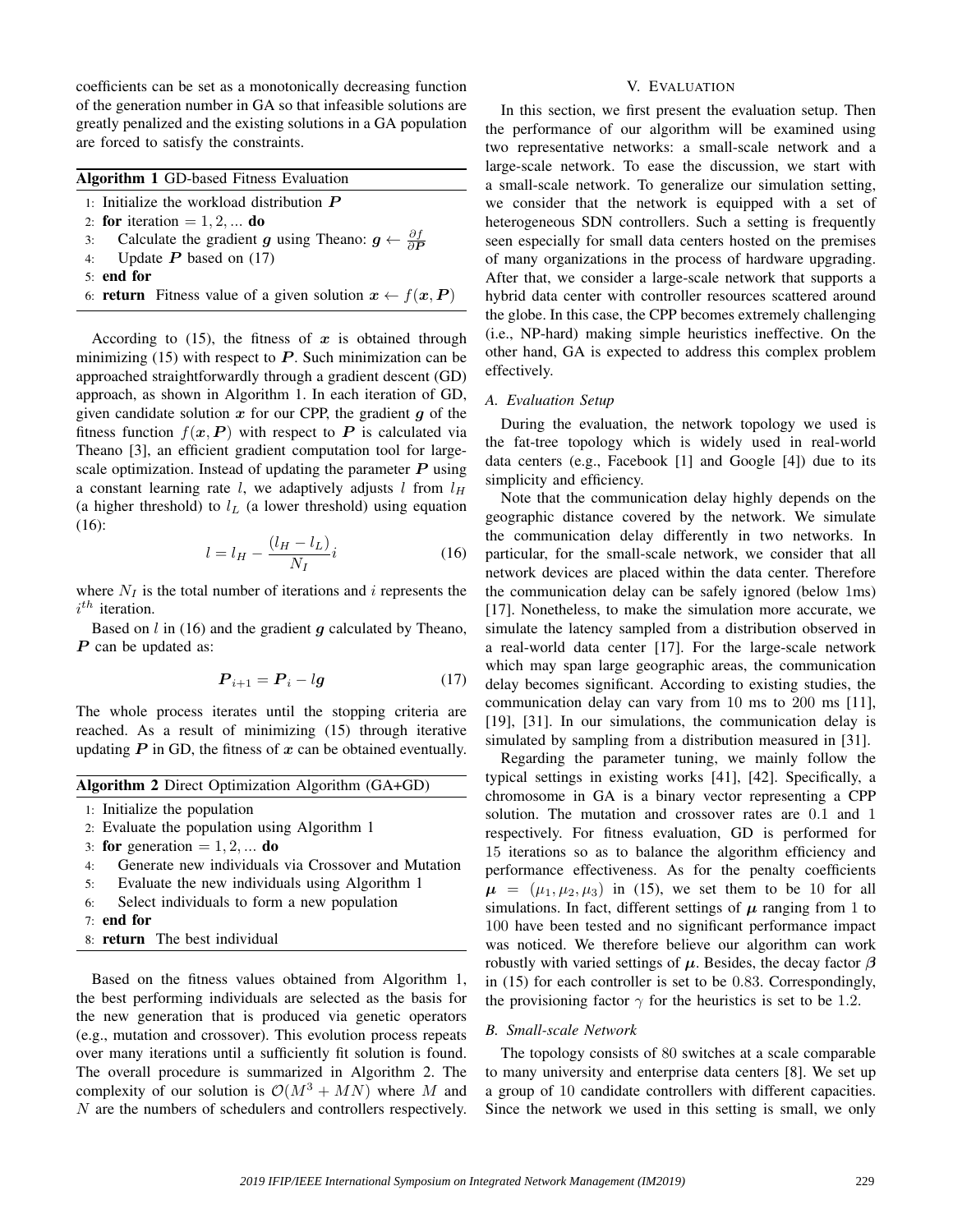TABLE I: Controller placement performance comparison in a small-scale network with heterogeneous controllers.

| <b>CPP</b> Algorithm             |        | <b>Random Approach   Capacity based Greedy Approach   K-median Approach   GA+GD</b> |        |        |
|----------------------------------|--------|-------------------------------------------------------------------------------------|--------|--------|
| Average Response Time (ms)       | 0.3928 | 0.2807                                                                              | 0.2816 | 0.2816 |
| Control Plane Utilization $(\%)$ | 80.00  | 66.67                                                                               | 72.72  | 80.00  |
| <b>Controller Number</b>         |        |                                                                                     |        |        |

consider controllers with two different capacities (i.e., 45, 000 and 30, 000 pkt/s). The total number of requests generated by the entire data plane is averaged to be 120, 000 pkt/s.

We measured and compared the network performance with different numbers of schedulers. The results show that there is no significant difference in terms of the network performance. This finding confirms our belief that schedulers are not the performance bottleneck. Given the relatively small network size, we decide to report results when only one scheduler is used. In the small-scale network setting, we first demonstrate the influence of workload distribution on network performance. After that, we evaluate the performance of different placement methods mentioned in Section IV-B using BLAC.

To demonstrate that it is important to consider workload distribution, comparison experiments are conducted. Specifically, given a placement solution, we distribute requests using the workload distribution optimized by GD and measure the network response time. In comparison, without the help of GD, we consider that each switch is statically connected to its nearest controller and sends all requests to that controller. In terms of CPP strategies, we run experiments using different heuristics (e.g., greedy and K-median) and all of them show similar performance patterns. Due to the space limit, we only report results with K-median.

As we expected, the average response time we measured without considering workload distribution is 0.65 ms in Kmedian which is over 2 times larger than 0.28 ms in Kmedian+GD. This is because K-median solely optimizes the communication delay without considering the controller workload distribution. Note that in a small-scale network with negligible communication delay, it is preferable to dispatch requests to controllers so that the utilization is balanced among all controllers. Since the switches and network traffic are not evenly distributed in the network, without considering workload distribution can easily lead to uneven control plane utilization. To verify this, we measure the controller utilization as the total requests received by the controller divided by the controller capacity. As shown in Fig. 2, with the help of GD, the controller utilization is relatively even and less than 80%. On the other hand, we also notice that when only K-median is used, 2 controllers are highly-loaded (over 90% utilization) while 2 controllers remain under-utilized (i.e., less than 60%) utilization), rendering comparatively high response time.

To compare the performance of different placement methods mentioned in Section IV-B, two performance metrics including the average response time defined in (6) and control plane utilization defined in (7) are evaluated. In particular, regardless which algorithm is used to deploy controllers in the following simulations, the workload distribution over all deployed controllers will be consistently optimized through GD.



Fig. 2: Controller utilization comparison between K-median and K-median with GD.

Intuitively, given the same request arrival rate, controllers with more capacities tend to achieve less response time. Consequently, we expect the capacity-based greedy heuristic to be highly effective. Our simulation result as shown in Table I clearly demonstrates the usefulness of this greedy heuristic with 0.2807 ms response time. However, we notice that GA provides an alternative selection which provides similar response time (0.2816 ms) with higher control plane utilization (80%). Although choosing the most powerful controllers as capacity-based greedy approach can clearly achieve best response time, it has resulted in low control plane utilization (e.g., 66.7% in this example), incurring additional energy and operational costs. With regard to GA, it achieves clearly better trade-off between response time and controller utilization, thus is more suitable for controller placement.

# *C. Large-scale Network*

To evaluate the performance of GA, we simulate a network with a total number of 720 switches, at a scale comparable to many large commercial data centers [8]. Besides, 50 controller candidates are provided for the CPP with capacities spanning from 15, 000 pkt/s to 90, 000 pkt/s [28].

Table II shows the evaluation result using different placement methods with the combined request arrival rate over all switches in the network reaching 720, 000 pkt/s. Significantly different from Section V-B, capacity-based greedy approach has the highest response time (26.1 ms) among all methods. This is understandable because the communication delay plays a major part in the response time in a large-scale network while capacity-based greedy heuristic chooses controllers solely based on their capacities. Thus, remote controllers may be selected, resulting in large response time. We also notice that the K-median approach is a good competitor to GA with respect to response time (8.5 ms for both GA and K-median). However, in terms of controller utilization, GA with 82.75% utilization outperforms the K-median approach with 76.19% utilization thanks to our design of fitness function in (15) that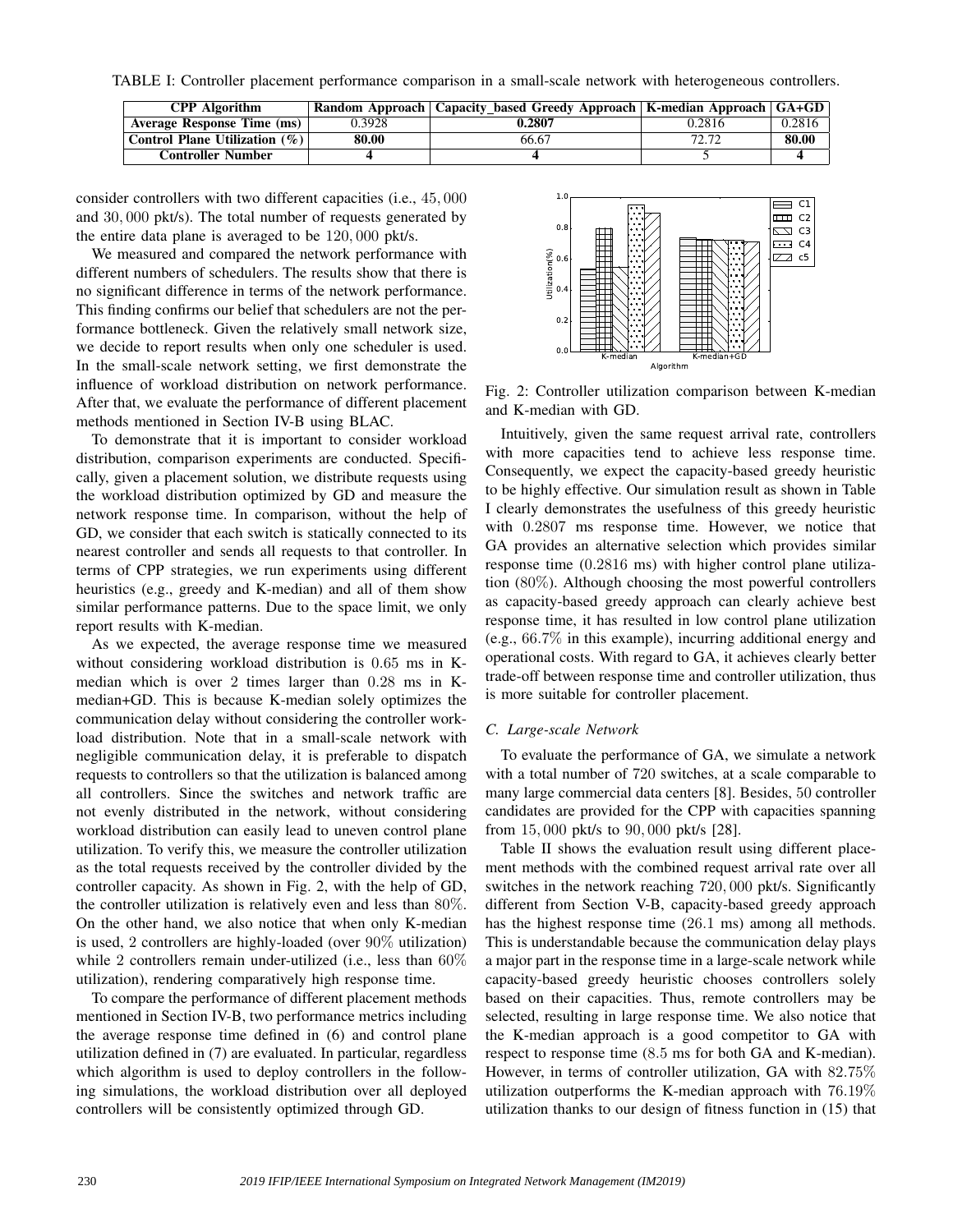TABLE II: Controller placement performance comparison in a large-scale network with heterogeneous controllers.

| <b>CPP</b> Algorithm          |       | Random Approach   Capacity based Greedy Approach   K-median Approach   GA+GD |       |       |
|-------------------------------|-------|------------------------------------------------------------------------------|-------|-------|
| Average Response Time (ms)    | 16.3  |                                                                              |       | 8.5   |
| Control Plane Utilization (%) | 81.36 | 80.00                                                                        | 76.19 | 82.75 |
| <b>Controller Number</b>      |       |                                                                              |       |       |



Fig. 3: The performance comparison of different methods for controller placement in a large scale network with heterogeneous controller setting.



Fig. 4: The convergence of GA for controller placement problem in a network with heterogeneous controller setting.

enables GA to optimize both the response time and controller utilization simultaneously.

To further demonstrate the effectiveness of GA, we run different placement methods at various request arrival rates. Fig. 3 depicts the performance comparison in terms of the packet response time and control plane utilization. It can be seen from Fig. 3(a) that the response time obtained by using both GA and K-median remain steadily below 10 ms. In certain situations, GA even performs better. In comparison, the response time of the random approach shows large fluctuation ranging from 20 ms to 32 ms due to the randomly chosen remote controllers. In terms of the control plane utilization, we notice that GA achieves the highest utilization which is around 82% (closely matches the decay factor  $\beta = 0.83$  we set in Section V-A ) and remains nearly constant regardless the traffic changes. In comparison, the utilization of other methods varies dramatically with different packet arrival rates. For example, the lowest utilization which both capacity-based greedy and K-median methods reach is 74% while their highest utilization can be 80%. This is mainly because these methods choose controllers solely based on their capacities or communication delay, without carefully considering or even completely ignoring the control plane utilization. Thus, the

utilization of the control plane can vary dramatically as the request arrival rate changes.

We also investigate the convergence speed of GA by running the algorithm for 30 times with two different network settings (i.e., Section V-B and Section V-C) respectively. In each run, GA is set with 200 generations with a population size 50 for the small-scale network and 200 for the large-scale network. Fig. 4 depicts the change of fitness value across generations with both 68% and 95% confidence bands. From Fig. 4, we find that GA converges quickly regardless of the problem size. In the small-scale network, GA can converge within 10 generations. In the large network, the algorithm can still converge within 30 generations.

Considering that GA can be potentially computational intensive, several approaches can be considered to improve the practical usefulness of our algorithm. For example, as demonstrated in many recent studies, GA can outperform many competing optimization methods in terms of computation speed through parallel evaluation of all candidate solutions in a population. Apart from that, since network traffic often exhibits diurnal and weekly patterns, we can predict upcoming traffic change based on historical data in order to plan ahead and get the required placement ready in time for expected traffic spikes and long-term changes.

#### VI. CONCLUSIONS

When deploying distributed controllers in an SDN network, one essential issue is the controller placement problem (CPP). Existing works mainly focus on reducing the communication delay while undermining the significance of the workload distribution among controllers. However, previous works show that the performance of the CPP can be highly related to the workload distribution. In this paper, a queuing model is built which systematically measures the relationship among the network response time, the workload distribution and the communication delay. Meanwhile, to maintain reasonable operation cost, the control plane utilization must be kept at a high level. Motivated by this, we formulate the CPP as a constrained optimization problem using the built queuing model, which simultaneously optimizes the response time and the control plane utilization. Several alternative ways are investigated to solve the CPP, ranging from simple heuristic approaches to more advanced search methods. In particular, a new algorithm combining the use of GA and GD is proposed. The performance of our algorithm is analyzed in detail via a series of simulation featuring different network settings. It is shown that our algorithm achieved highest control plane utilization and competitively low response time compared to the widely-used heuristic methods.